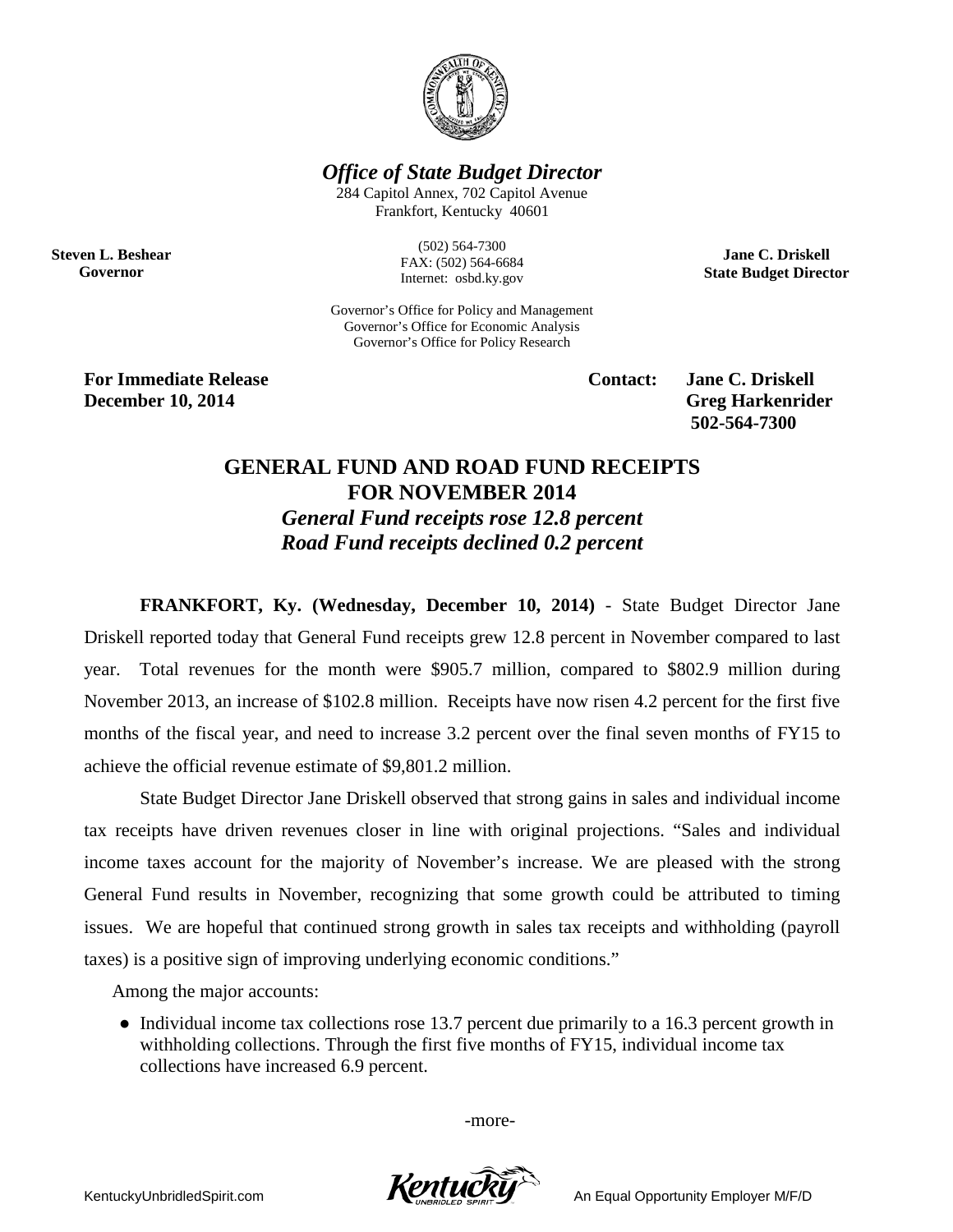- Sales and use tax receipts increased 11.8 percent in November and have grown 5.6 percent for the year.
- Property tax collections rose 20.3 percent for the month and are up 11.9 percent year-to-date. Tangible property receipts grew strongly and the increase is largely attributed to timing issues.
- Corporation income tax receipts increased \$1.9 million in November. Receipts year-to-date have decreased 22.7 percent. December receipts will be a much better indicator of the strength of Kentucky tax profits as the final estimated tax payment is due for calendar year filers.
- Cigarette tax receipts fell 24.3 percent in November and are down 4.8 percent for the first five months of the fiscal year.
- Coal severance tax receipts declined 3.9 percent in November and are down 4.9 percent yearto-date.
- Lottery revenues grew 8.3 percent for the month and are up 5.1 percent for the year.

Road Fund receipts for November totaled \$129.7 million, a 0.2 percent decrease from November 2013 levels. Year-to-date Road Fund receipts have grown 1.0 percent. Based on collections through the first five months, Road Fund receipts can decline 2.2 percent over the balance of the fiscal year to meet the official FY15 estimate of \$1,546.7 million.

Motor fuels tax receipts increased 1.3 percent and have grown 1.3 percent over the first five months of the fiscal year. Motor vehicle usage tax collections grew 3.1 percent in November but have decreased 0.6 percent year to date. License and privilege receipts fell 7.7 percent and nontax receipts decreased \$442,000.

-30-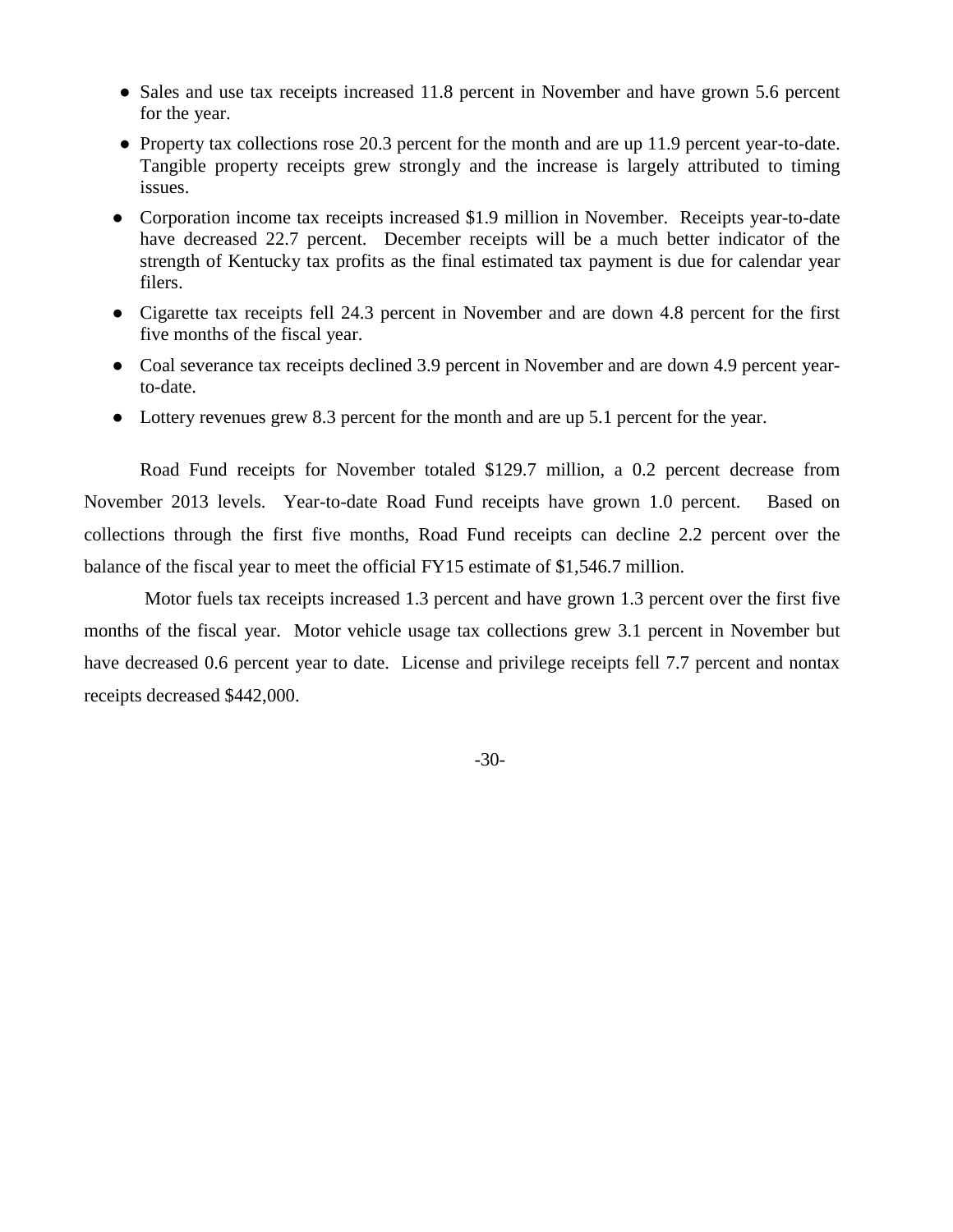## KENTUCKY STATE GOVERNMENT REVENUE 1. GENERAL FUND REVENUE

|                                                 |                        | <b>NOVEMBER</b><br><b>JULY THROUGH NOVEMBER</b> |                     |                          |                          |                  |
|-------------------------------------------------|------------------------|-------------------------------------------------|---------------------|--------------------------|--------------------------|------------------|
|                                                 | 2014                   | 2013                                            | % Change            | FY 2015                  | FY 2014                  | % Change         |
| TOTAL GENERAL FUND                              | \$905,661,417          | \$802,907,172                                   | 12.8%               | \$3,959,770,516          | \$3,799,807,263          | 4.2%             |
| <b>Tax Receipts</b>                             | \$859,329,035          | \$763,787,734                                   | 12.5%               | \$3,802,481,268          | \$3,651,339,902          | 4.1%             |
| Sales and Gross Receipts                        | \$305,434,041          | \$281,216,201                                   | 8.6%                | \$1,587,429,961          | \$1,517,252,586          | 4.6%             |
| <b>Beer Consumption</b>                         | 475.178                | 504,776                                         | $-5.9%$             | 2,696,520                | 2,704,652                | $-0.3%$          |
| <b>Beer Wholesale</b>                           | 4,625,961              | 4,902,154                                       | $-5.6%$             | 25,746,553               | 25,753,952               | 0.0%             |
| Cigarette                                       | 15,312,159             | 20,226,107                                      | $-24.3%$            | 93,855,089               | 98,627,584               | $-4.8%$          |
| <b>Distilled Spirits Case Sales</b>             | 11,988                 | 11,710                                          | 2.4%                | 54,623                   | 53,055                   | 3.0%             |
| <b>Distilled Spirits Consumption</b>            | 1,115,703              | 961,803                                         | 16.0%               | 5,168,320                | 4,932,961                | 4.8%             |
| <b>Distilled Spirits Wholesale</b>              | 3,278,883              | 3,193,966                                       | 2.7%                | 14,702,321               | 13,936,060               | 5.5%             |
| <b>Insurance Premium</b>                        | 93,395                 | 121,511                                         | $-23.1%$            | 44,697,793               | 43,301,674               | 3.2%             |
| Pari-Mutuel                                     | 278,770                | 145,438                                         | 91.7%               | 1,184,014                | 666,686                  | 77.6%            |
| Race Track Admission                            | 14,426                 | 1,777                                           | 711.6%              | 97,561                   | 103,042                  | $-5.3%$          |
| Sales and Use                                   | 271,512,816            | 242,885,290                                     | 11.8%               | 1,356,303,939            | 1,284,726,767            | 5.6%             |
| Wine Consumption                                | 244,832                | 244,490                                         | 0.1%<br>4.6%        | 1,181,891                | 1,241,691                | $-4.8%$          |
| Wine Wholesale<br><b>Telecommunications Tax</b> | 1,391,852<br>5,191,276 | 1,331,260<br>4,948,098                          | 4.9%                | 6,386,795<br>26,059,926  | 5,959,435<br>26,431,170  | 7.2%<br>$-1.4%$  |
| <b>Other Tobacco Products</b>                   | 1,886,801              | 1,737,516                                       | 8.6%                | 9,293,616                | 8,814,695                | 5.4%             |
| <b>Floor Stock Tax</b>                          | 0                      | 307                                             | $-100.0%$           | 1,001                    | (838)                    |                  |
|                                                 |                        |                                                 |                     |                          |                          |                  |
| License and Privilege                           | \$26,752,859<br>21,400 | \$27,869,513<br>26,750                          | $-4.0%$<br>$-20.0%$ | \$166,061,767<br>194,480 | \$180,336,624<br>148,865 | $-7.9%$<br>30.6% |
| Alc. Bev. License Suspension<br>Coal Severance  | 15,575,170             |                                                 | $-3.9%$             |                          | 85,216,098               | $-4.9%$          |
| <b>Corporation License</b>                      | 172,145                | 16,201,162<br>109,358                           | 57.4%               | 81,003,992<br>282,792    | 398,633                  | $-29.1%$         |
| Corporation Organization                        | 2,105                  | 3,673                                           | $-42.7%$            | 12,741                   | 19,857                   | $-35.8%$         |
| <b>Occupational Licenses</b>                    | 5,128                  | 9,514                                           | $-46.1%$            | 64,915                   | 64,023                   | 1.4%             |
| Oil Production                                  | 1,386,002              | 1,397,650                                       | $-0.8%$             | 5,760,429                | 5,725,308                | 0.6%             |
| Race Track License                              | 4,900                  | 0                                               | $---$               | 130,775                  | 125,000                  | 4.6%             |
| <b>Bank Franchise Tax</b>                       | 31,064                 | (40, 386)                                       | $---$               | (139, 291)               | 2,168,409                | $\overline{a}$   |
| <b>Driver License Fees</b>                      | 63,892                 | 55,272                                          | 15.6%               | 305,962                  | 275,675                  | 11.0%            |
| <b>Minerals Severance</b>                       | 1,939,430              | 1,016,426                                       | 90.8%               | 7,905,985                | 7,378,868                | 7.1%             |
| Natural Gas Severance                           | 1,456,213              | 1,547,945                                       | $-5.9%$             | 7,797,723                | 7,218,384                | 8.0%             |
| <b>Limited Liability Entity</b>                 | 6,095,413              | 7,542,150                                       | $-19.2%$            | 62,741,264               | 71,597,506               | -12.4%           |
| Income                                          | \$339,216,356          | \$296,967,585                                   | 14.2%               | \$1,763,652,985          | \$1,695,259,262          | 4.0%             |
| Corporation                                     | 3,060,463              | 1,210,290                                       | 152.9%              | 125,299,912              | 162, 186, 131            | $-22.7%$         |
| Individual                                      | 336, 155, 893          | 295,757,295                                     | 13.7%               | 1,638,353,073            | 1,533,073,131            | 6.9%             |
| Property                                        | \$182,683,661          | \$151,907,402                                   | 20.3%               | \$251,803,086            | \$225,072,203            | 11.9%            |
| Building & Loan Association                     | $\overline{0}$         | $\overline{0}$                                  | $---$               | (498, 150)               | 5,753                    | $---$            |
| General - Real                                  | 108,149,329            | 102,951,127                                     | 5.0%                | 109,468,093              | 108,308,966              | 1.1%             |
| General - Tangible                              | 49,643,028             | 23,051,927                                      | 115.4%              | 95,824,056               | 61,619,138               | 55.5%            |
| Omitted & Delinquent                            | 2,515,040              | 3,060,639                                       | $-17.8%$            | 3,192,099                | 8,372,494                | $-61.9%$         |
| <b>Public Service</b>                           | 22,049,378             | 22,581,415                                      | $-2.4%$             | 42,965,968               | 41,539,881               | 3.4%             |
| Other                                           | 326,886                | 262,294                                         | 24.6%               | 851,020                  | 5,225,971                | $-83.7%$         |
| Inheritance                                     | \$3,898,559            | \$3,294,851                                     | 18.3%               | \$23,120,102             | \$20,634,119             | 12.0%            |
| Miscellaneous                                   | \$1,343,560            | \$2,532,182                                     | -46.9%              | \$10,413,367             | \$12,785,109             | $-18.6%$         |
| <b>Legal Process</b>                            | 1,343,560              | 1,553,006                                       | $-13.5%$            | 6,446,606                | 6,968,785                | $-7.5%$          |
| T. V. A. In Lieu Payments                       | 0                      | 978,784                                         | $-100.0%$           | 3,962,857                | 5,815,932                | $-31.9%$         |
| Other                                           | 0                      | 392                                             | $-100.0%$           | 3,904                    | 392                      | 895.8%           |
| Nontax Receipts                                 | \$46,514,345           | \$38,953,995                                    | 19.4%               | \$156,252,043            | \$147,673,699            | 5.8%             |
| <b>Departmental Fees</b>                        | 1,122,512              | 1,498,561                                       | $-25.1%$            | 5,439,796                | 6,286,780                | $-13.5%$         |
| PSC Assessment Fee                              | 50                     | 331,584                                         | $-100.0%$           | 14,671,603               | 14,699,356               | $-0.2%$          |
| Fines & Forfeitures                             | 1,911,645              | 2,071,212                                       | $-7.7%$             | 9,531,171                | 10,368,797               | $-8.1%$          |
| Income on Investments                           | (77, 175)              | (435, 696)                                      | ---                 | (296, 364)               | (655, 389)               |                  |
| Lottery                                         | 19,500,000             | 18,000,000                                      | 8.3%                | 90,000,000               | 85,639,743               | 5.1%             |
| Sale of NO <sub>x</sub> Credits                 | 0                      | 0                                               |                     | 27,594                   | 39,000                   | $-29.2%$         |
| Miscellaneous                                   | 24,057,313             | 17,488,333                                      | 37.6%               | 36,878,243               | 31,295,411               | 17.8%            |
| Redeposit of State Funds                        | (\$181,963)            | \$165,443                                       |                     | \$1,037,205              | \$793,662                | 30.7%            |